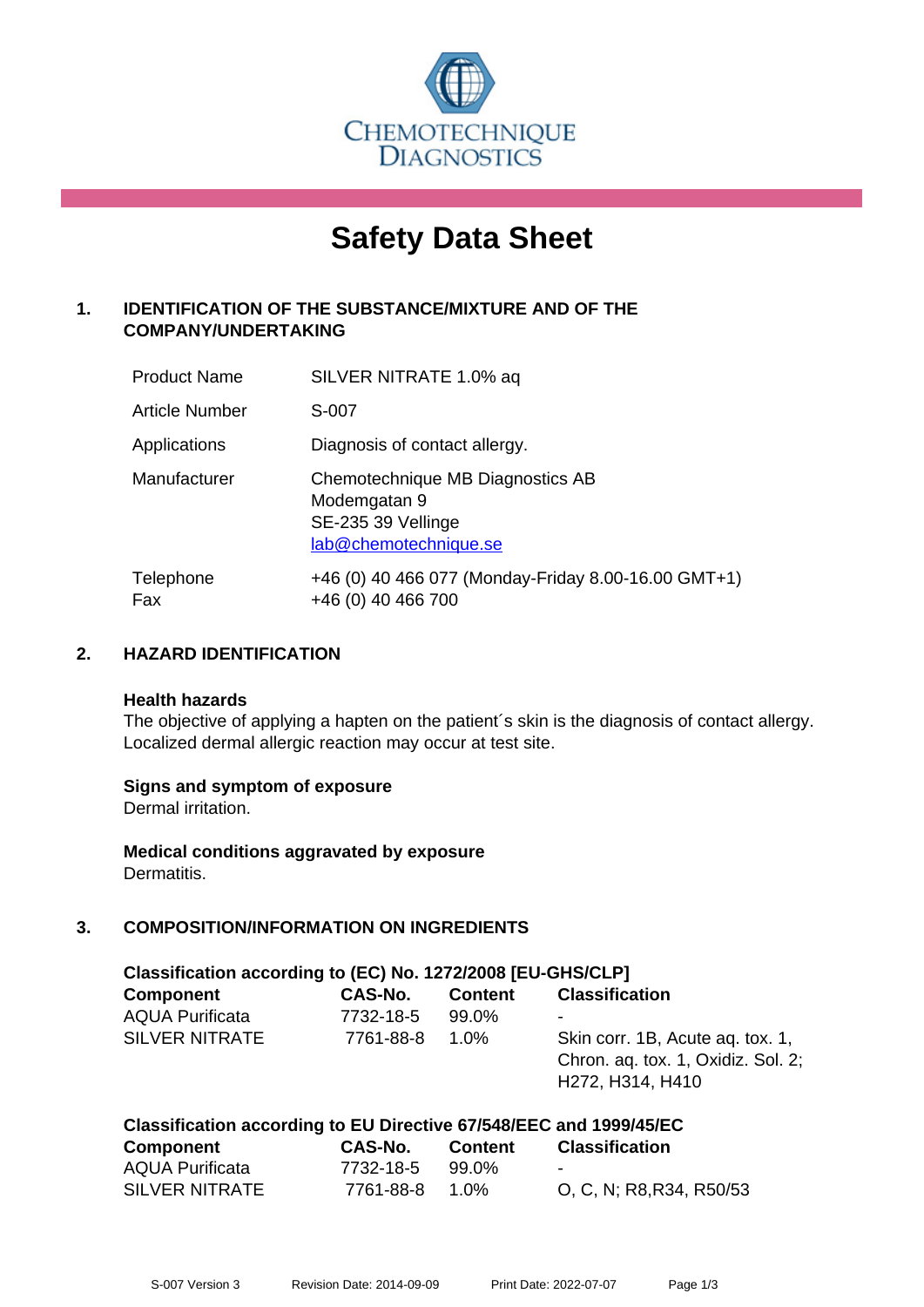### **4. FIRST AID MEASURES**

**Emergency and first aid procedures** Obtain medical attention.

## **5. FIRE-FIGHTING MEASURES\***

No data available.

## **6. ACCIDENTAL RELEASES MEASURES**

**Steps to be taken if material is released or spilled** Contain and place in a closed container.

# **7. HANDLING AND STORAGE**

**Precautions to be taken in handling and storage** Store dark at 5-8°C. Avoid extended exposure to light. Store in a well-sealed container. FOR EXTERNAL USE ONLY.

# **8. EXPOSURE CONTROLS/PERSONAL PROTECTION**

**Respiratory protection** Not required.

**Ventilation** Local exhaust.

#### **Protective gloves** Disposal gloves.

**Eye protection** Not required with normal use.

## **Work/Hygienic practices**

Wash hands after each use.

## **9. PHYSICAL AND CHEMICAL PROPERTIES**

| Appearance | Transparent, Colorless Liquid |
|------------|-------------------------------|
| Odour      | Odourless                     |
|            |                               |

| Boiling point*       | $100^{\circ}$ C                                  |
|----------------------|--------------------------------------------------|
| Flash point*         | >No data available.                              |
| Self ignition*       | Product does not self ignite.                    |
| Danger of explosion* | Product does not present as an explosion hazard. |
| Density*             | 1.0 $q/cm3$                                      |

\*Data is shown for AQUA Purificata only

## **10. STABILITY AND REACTIVITY**